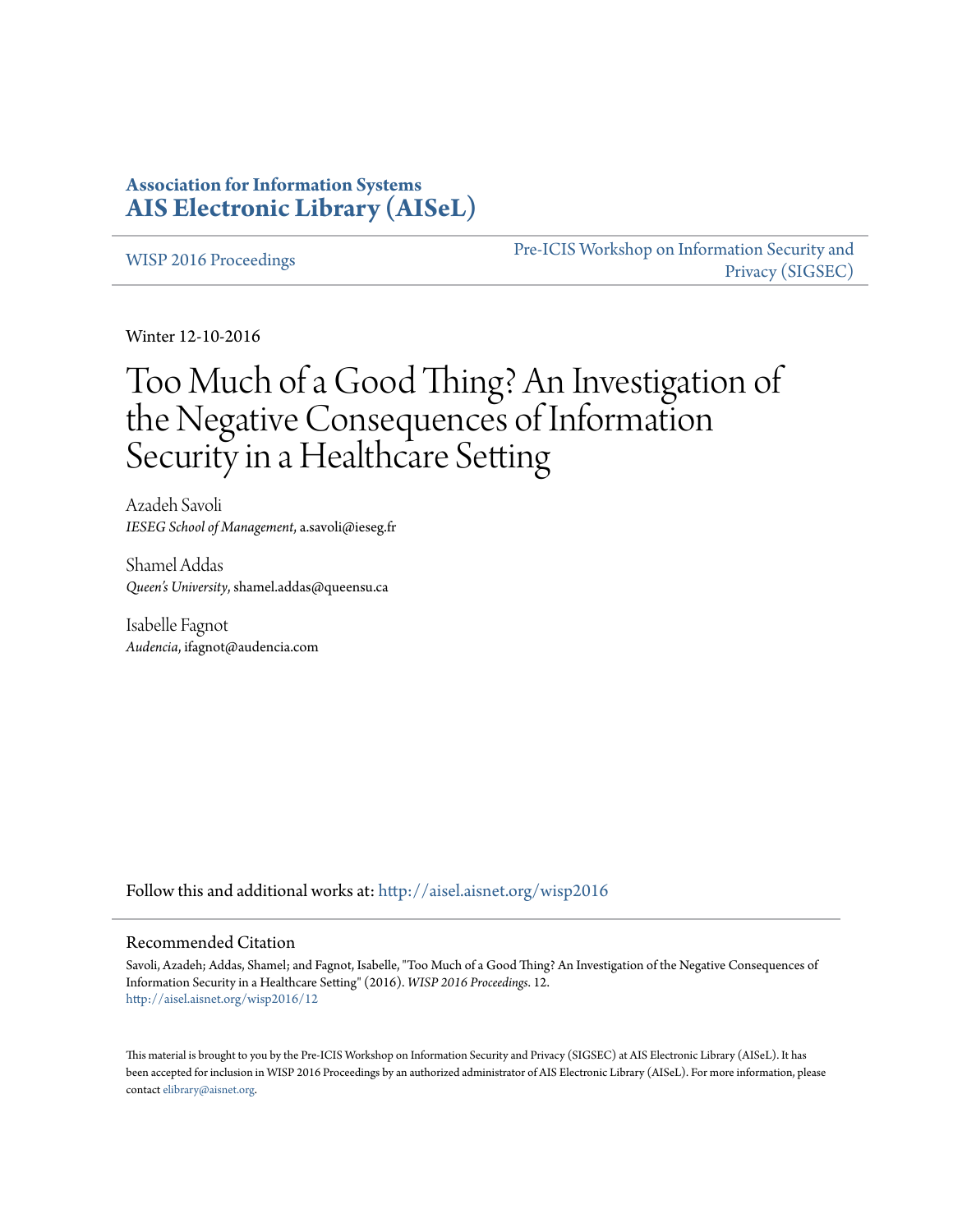## **Too Much of a Good Thing? An Investigation of the Negative Consequences of Information Security in a Healthcare Setting**

*Research in Progress*

**Azadeh Savoli** IESEG School of Management, France {a.savoli@ieseg.fr}

**Shamel Addas** Queen's University, Canada {shamel.addas@queensu.ca}

**Isabelle Fagnot** Audencia Business School, France {ifagnot@audencia.com}

#### **ABSTRACT**

Information security is becoming a prime concern for individuals and organizations. This is especially true in healthcare settings where widespread adoption of integrated health information systems means that a vast amount of highly sensitive information on patients is accessible through many interaction points across the care delivery network.

In this research in progress, we seek to uncover how individuals react when they perceive that their security environment is stressful. To do so, we conducted a case study using an inductive approach based on semi-structured interviews with 41 participants. The preliminary analysis of some of our interviews showed that too much security in a health setting can bring in negative consequences like evoking negative emotions in users toward the system, increased dissatisfaction, and increase of inappropriate workarounds, which can lead to ineffective usage of the system and eventually can put patients' health at risk.

**Keywords:** Patients' health information, information security, health information systems, qualitative research.

#### **INTRODUCTION**

In today's increasingly digital business environment, information security is becoming a prime concern for individuals and organizations. This is especially true in healthcare settings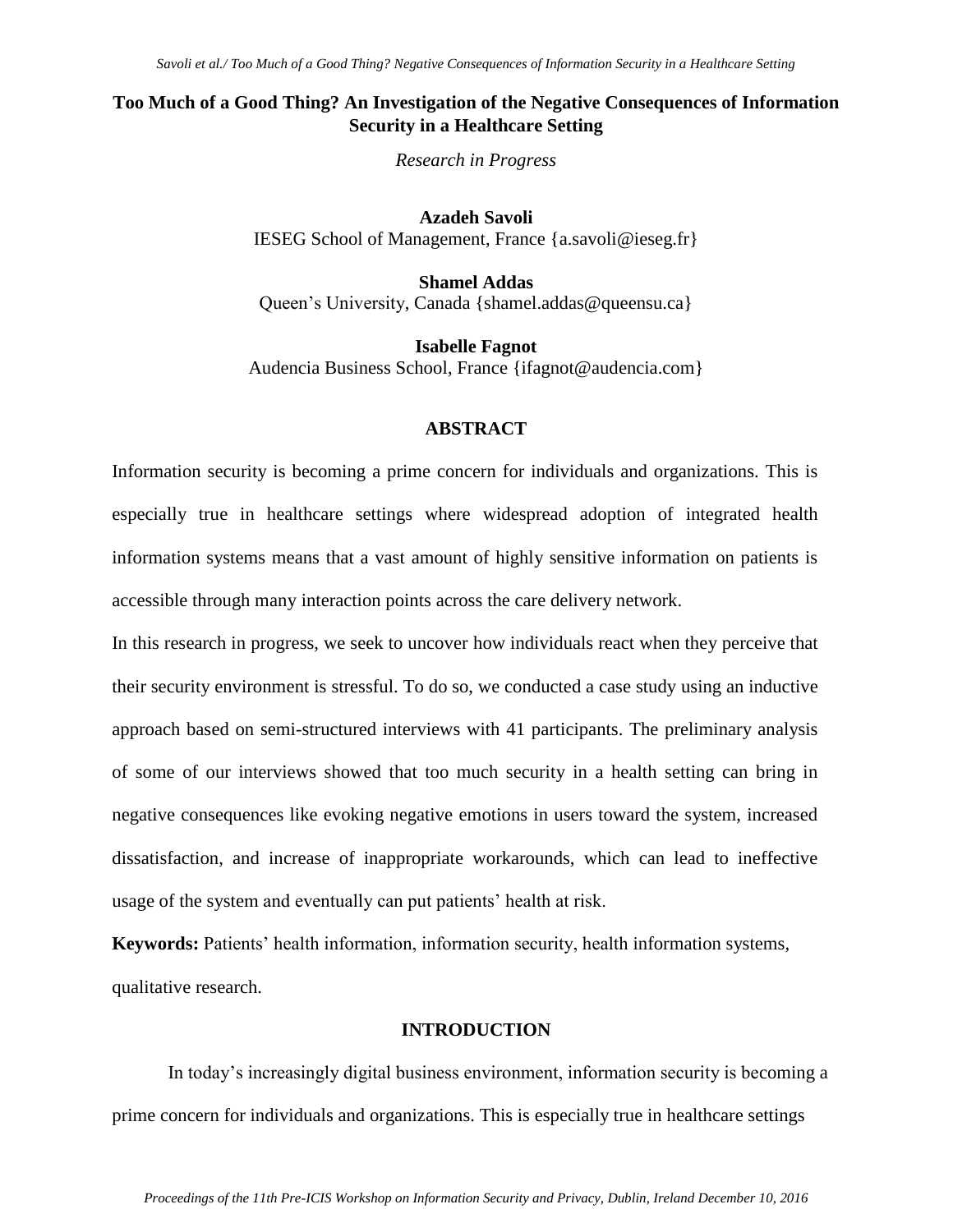where widespread adoption of integrated health information systems means that a vast amount of highly sensitive information on patients is accessible through many interaction points across the care delivery network. Indeed, such widespread access has facilitated and dramatically intensified security violations from potential harmers, both intended and unintended (Stahl et al. 2012). It is estimated that the legal settlements alone arising from security violations and issues cost the US healthcare sector over \$6 billion per year (Appari & Johnson 2010).

Because people are the weakest link in fending off such security threats (Lowry & Moody 2015), organizations are increasingly investing in security mechanisms and policies that encourage security compliance. Not surprisingly, this has spawned a vast area of research aimed at uncovering the factors that influence compliance intentions and behaviors among individuals. Studies have focused on antecedent factors of compliance (Straub 1990; von Solms & von Solms 2004; Warkentin et al. 2006), non-compliance (e.g., Hu et al. 2011; Myyry et al. 2009; Siponen & Vance 2010;), or both (Lowry & Moody 2015). Common across these studies is an implicit assumption that increased security is always beneficial. However, it is possible that individuals who perceive their security environment to be taxing would react in ways that undermine the organization's intended security goals. While this notion that implementing security policies can trigger negative consequences has received some support (e.g., d'Arcy et al. 2014), our understanding of how individuals react when they perceive security to be a burden remains quite limited. In particular, little is known about the emotional, cognitive, and behavioral consequences and interactions between these factors. Therefore, our research question is: *How do individuals react to a stressful IS security environment?* We conceptualize a stressful security environment as one where there is a misfit between the characteristics of the person and the environment (Cooper et al. 2001). This can occur when the security environment creates unmet personal needs or preferences, or when it creates demands that exceed personal abilities. Our research setting is the healthcare sector.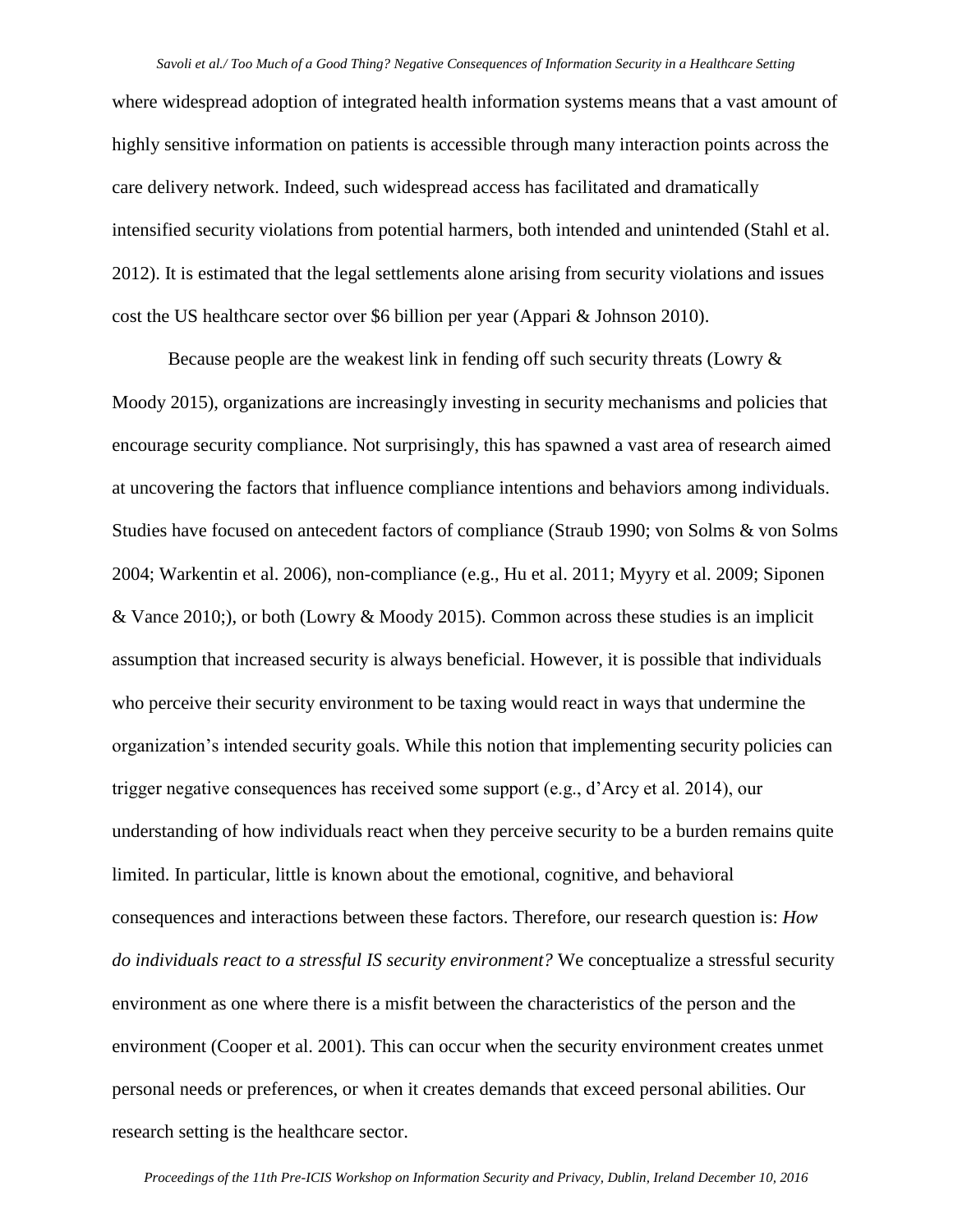#### **BACKGROUND**

It is widely agreed that IS security extends beyond technical aspects (Stahl et al. 2012). Following Dhillon & Torkzadeh (2006), we define IS security as "the protection of information resources of a firm, where such protection could be through both technical means and by establishing adequate procedures, management controls, and managing the behavior of people" (p. 299). From the perspective of the employee, we use the term IS security environment to refer to one's perception of these technical, social, and organizational dimensions of IS security.

We briefly review three categories of IS security studies. The first category encompasses a large area of IS security research, which has focused on factors that determine one's compliance or non-compliance to IS security policies. Drawing on various theoretical perspectives (e.g., deterrence theory; protection motivation; neutralization), these studies have shown that perceptions of sanctions increase compliance or reduce violations to IS security policies (e.g., d'Arcy et al. 2009; Kankanhalli et al. 2003; Straub 1990). More recently, it has been suggested that deterrence may not be an ideal predictor of compliance behaviors, especially in the presence of other determinants such as moral factors or neutralizing cognitions (e.g. d'Arcy et al.'s 2009; Myyry et al. 2009; Siponen & Vance 2010). The second category of studies has sought to uncover different types of IS security behaviors. For example, Schultz (2002) developed a framework for understanding and predicting intentional and unintentional insider attacks. Similarly, Stanton et al. (2005) developed a taxonomy of security behaviors based on two underlying dimensions and their combinations: level of expertise and the intentionality of behavior. The third category shows that the IS security environment can also trigger negative consequences. For example, drawing on reactance theory, Lowry & Moody (2015) argued that IS security policies can undermine individual freedom and create an adverse state of arousal (i.e. reactance), which reduced compliance intentions.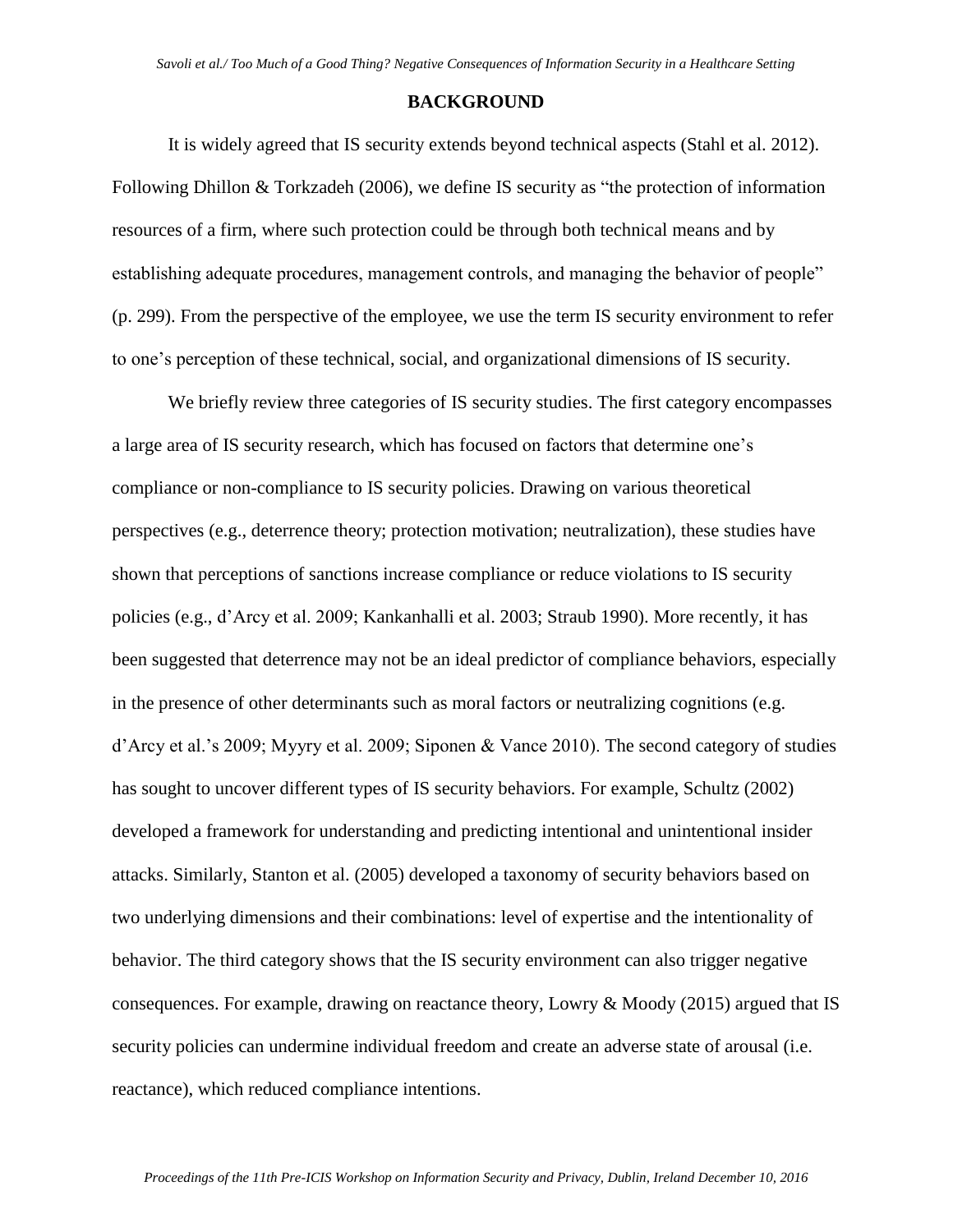We make several observations. First, all studies from the first and third categories looked at antecedents of compliance rather than the inner working of the compliance construct or its consequences. Studies from the second category address this issue partially by developing frameworks of non-compliant behavior. Second, compliance and non-compliance are considered as a uniform behavior or intention. However, non-compliance can comprise multiple dimensions of IS use (e.g., ineffective use; hindering creative use), some of which may extend beyond behavioral acts (e.g., emotional reactions such a frustration from the IS security environment; cognitive aspects; etc.). Third, most empirical results are based on scenario-based analysis (e.g., d'Arcy et al. 2009; Hu et al. 2011; Myyry et al. 2009; Siponen & Vance 2010). While this method has been well validated, it faces challenges with establishing ecological validity. This suggests a need to complement the extant research with studies in real-life settings where individuals have to face actual IS security issues and consequences that have a direct bearing on their work environment. Our study extends the existing literature by examining how individuals react to a stressful IS security environment. While non-compliance is one potential outcome that can occur (d'Arcy et al. 2014), stress research suggests there is likely to be a richer set of consequences including emotional, cognitive, and behavioral processes and their interactions. Addressing these issues is very important, given that the lack of fit between the characteristics of the environment and the individual can reduce compliance intentions (D'Arcy et al. 2014) and also lead to a set of other consequences such as reduced job satisfaction (Ragu-Nathan et al. 2008) and well-being (Cooper et al. 2001).

#### **METHOD**

As there is limited theoretical understanding on how individuals react to a stressful IS security environment, we used a qualitative and exploratory approach to investigate this issue. More precisely, we conducted a case study using an inductive approach based on semi-structured interviews with 41 participants. Case study research method has been used extensively in IS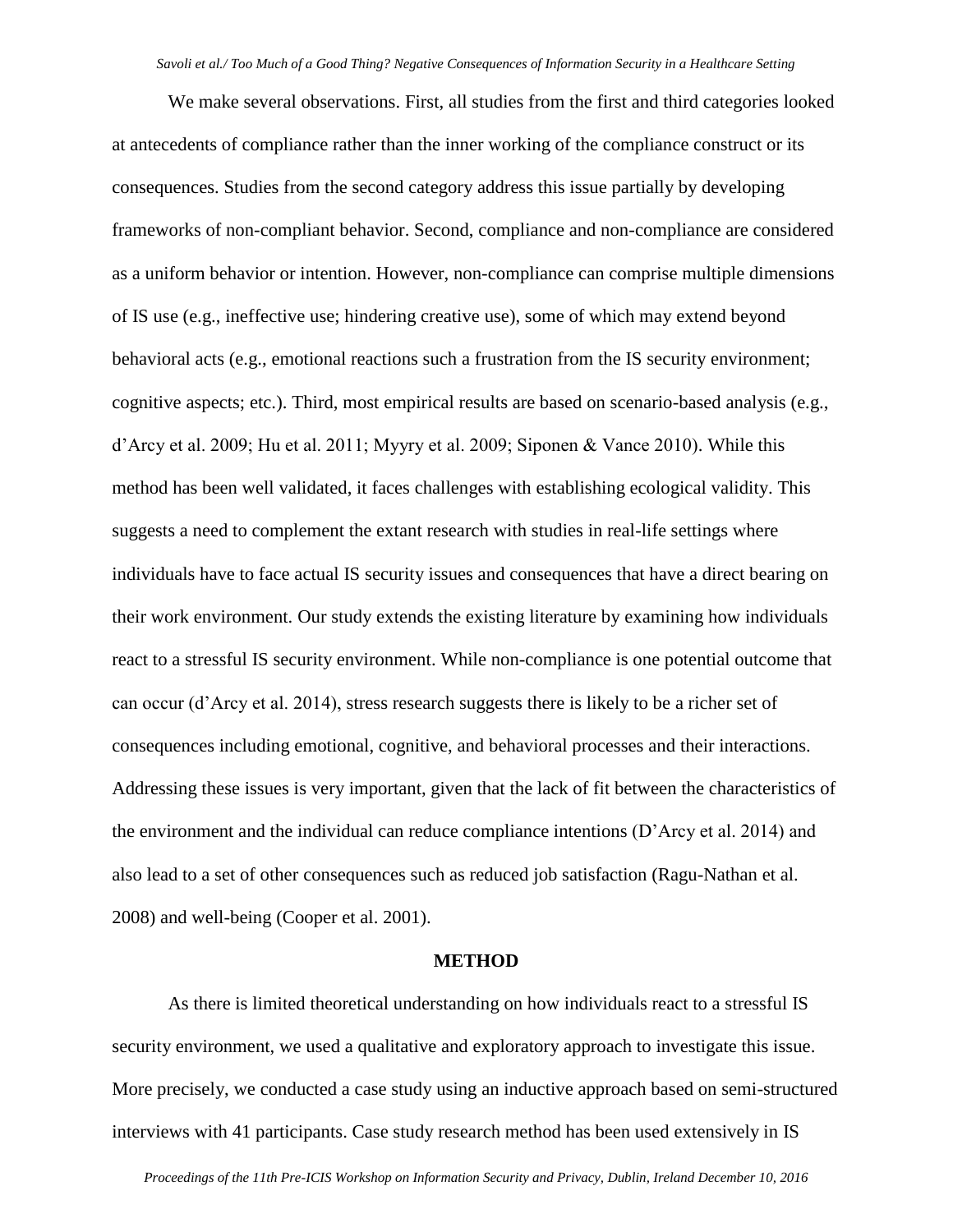qualitative research (Darke, Shanks & Broadbent, 1998). For this research, the type of case study is exploratory as we are studying a situation that has no clear outcomes yet (Yin, 2003). This approach is particularly appropriate for this research project as conducting semi-structured interviews provides a rich understanding of security practices that are implemented in a hospital and their consequences on individuals.

#### **Context**

The healthcare setting for this case study was a two-hospital institution that uses multiple health information systems. The main system is an electronic health record system that handles the administrative and clinical aspects of care during a patient's stay at the hospital. Actors dealing with patient care (e.g., physicians; nurses; administrative staff) from admission to release of the patient have access to this system. They enter data at their level which is then immediately available to all authorized care providers through the electronic medical records.

#### **Data Collection**

In collaboration with the top management of the hospitals, we selected participants based on their job description and their use of the information systems in the hospitals. It was important to select participants with different functions and different levels of interactions with the systems, the patients, and the patients' health information. Participants were categorized in two main groups: medical and administrative (see Table 1 below).

| Position                | Number of Participants per Position |
|-------------------------|-------------------------------------|
| Medical position        |                                     |
| Doctor / Head of Unit   |                                     |
| Doctor                  |                                     |
| <b>Nurse</b>            |                                     |
| Administrative position |                                     |
| Management              | 10                                  |
| Administration          |                                     |
| TOTAL                   |                                     |

**Table 1.** Participants of semi-structured interviews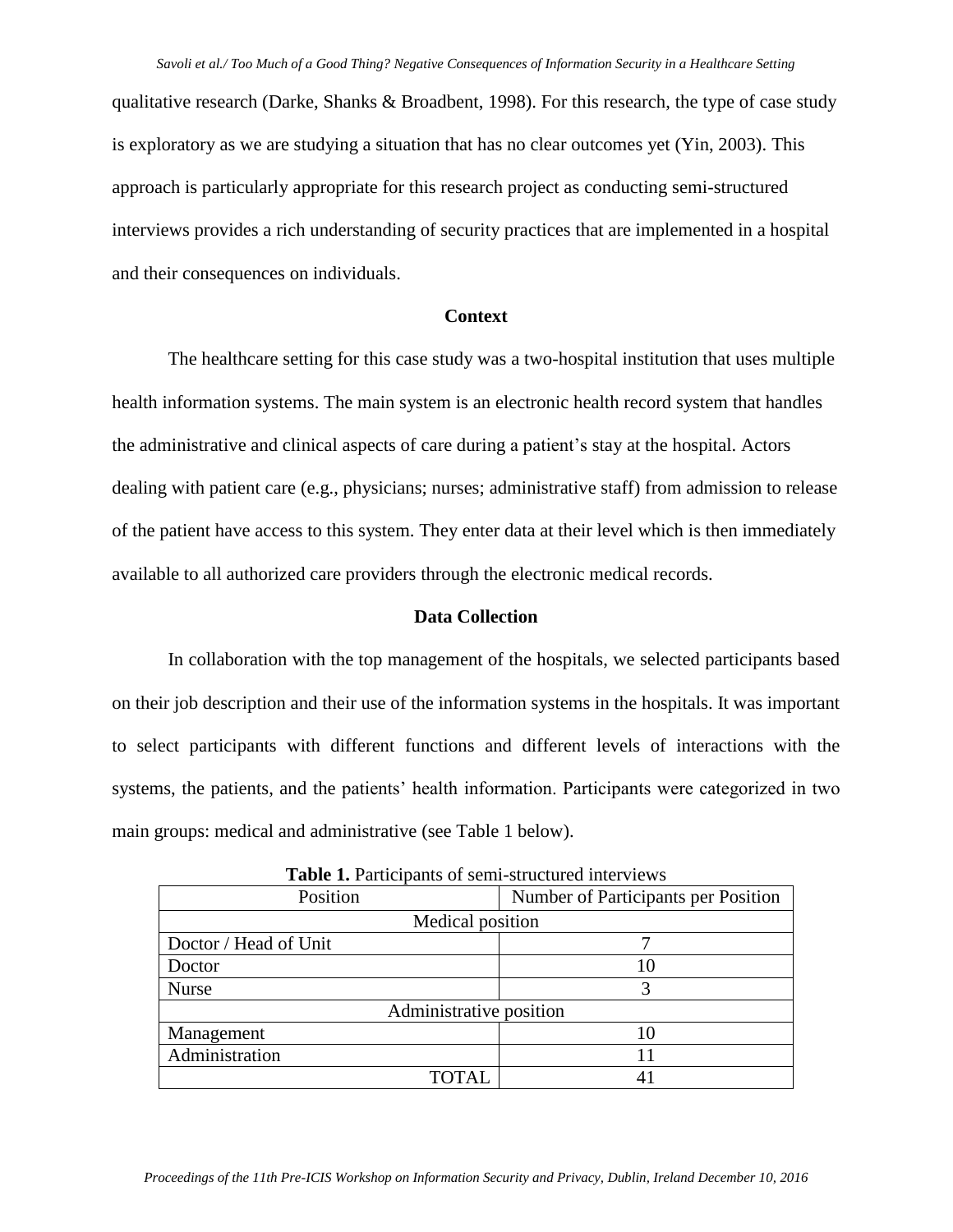By medical participants, we mean those involved with patient care, such as doctors or nurses. By administrative participants, we mean those who are not involved with medical practice of patient care such as hospital managers, IT personnel, etc. On rare occasions, there was crossover between these areas, where a medical doctor was currently holding a fulltime administrative position. In that case, we took the point of view of their current position for the analyses.

Participants were interviewed for about 30 minutes using a semi-structured interview protocol. The interview protocol had three main groups of questions: how health information systems are used by participants; participants' perceptions about IS security; how they cope with their IS security environment. The qualitative data collection lasted two months.

#### **PRELIMINARY RESULTS**

A preliminary analysis of the interviews revealed some interesting results about the negative consequences of security practices and policies to care providers and patients.

#### **Evoking negative emotions, which results in dissatisfaction with the system**

One of the common practices that the hospital advised strongly to employees was to log off from the system after each usage. This practice had been in place to prevent undesired access to patients' information. However, this evoked strong negative emotions in care providers, which resulted in non-compliance behavior. The act of logging in and out was very frustrating for some of our participants. For example, a surgeon stated*: « Imagine you operate on ten patients, if you have to close your login session every time you do a surgery, and you come back you retype everything. At the end of the day, you will be sick of all of this." (P 13)*

Moreover, too much security made the usage of the system slow and difficult, which in some cases decreased care-providers' motivation to use the system. For example, one of the technical staff explained: *"Security is good but it should not become a big constraint because that's why things take longer… ah, there are many passwords, we need to remember all our*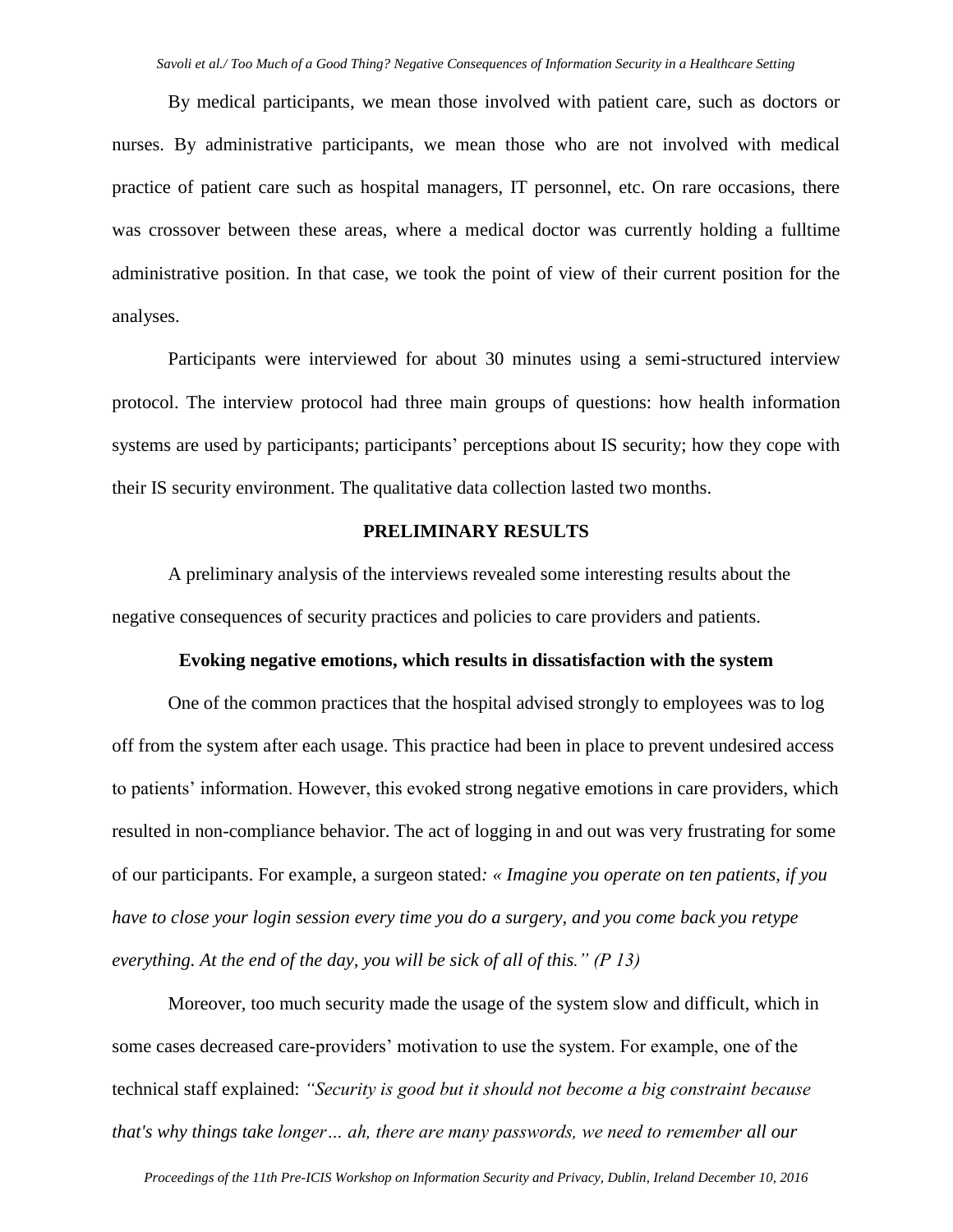*Savoli et al./ Too Much of a Good Thing? Negative Consequences of Information Security in a Healthcare Setting passwords ... security is a constraint but it should not be too big a constraint, otherwise it penalizes the usage of products. That's for sure." (P.16)*. The negative feelings increased dissatisfaction with the system, which in turn triggered some levels of resistance towards it.

## **Ineffective usage of the system and putting patients' health at risk**

To cope with the frustration due to too much security, some of the participants left their login sessions open, although they knew that this might increase security risks: This finding is in line with D'Arcy et al.'s (2014) observation that employees cope with the stress created from burdensome security policies by deliberately violating such policies. *It is not surprising that you leave your login session open. It is not due to negligence; it is because you say "after all, damn, I will not retype my password today for the twentieth time. It is their job to make sure it works properly."(P 13)*. Leaving login sessions open not only facilitates unauthorized access to patients' information, but can also yield mistakes such as through erroneous data entry by others. This will prevent traceability of information, which can be dangerous for patients. For example, an intern can add a prescription to a patient file in the name of a specialist. Since nurses or other physicians might not know the prescription was given by the intern, they might skip any further verifications to check for possible mistakes, which can put patients' health at risk.

#### **Limiting creative usage of the system**

Another observed negative consequence was that a stressful security environment was limiting creative usage of the system. Based on security chart of the hospital, it was not allowed that care-providers send patients' medical information to each other. However, some nurses and doctors developed a creative practice by which they would use their smartphones to communicate about the health status of patients. For example, nurses would send wound images, or medical test results directly to doctors using their smartphones. Doctors also sent them their diagnoses and advices through the same medium. This practice was considered unsafe by the hospital and was subsequently banned, which was perceived negatively by the care providers.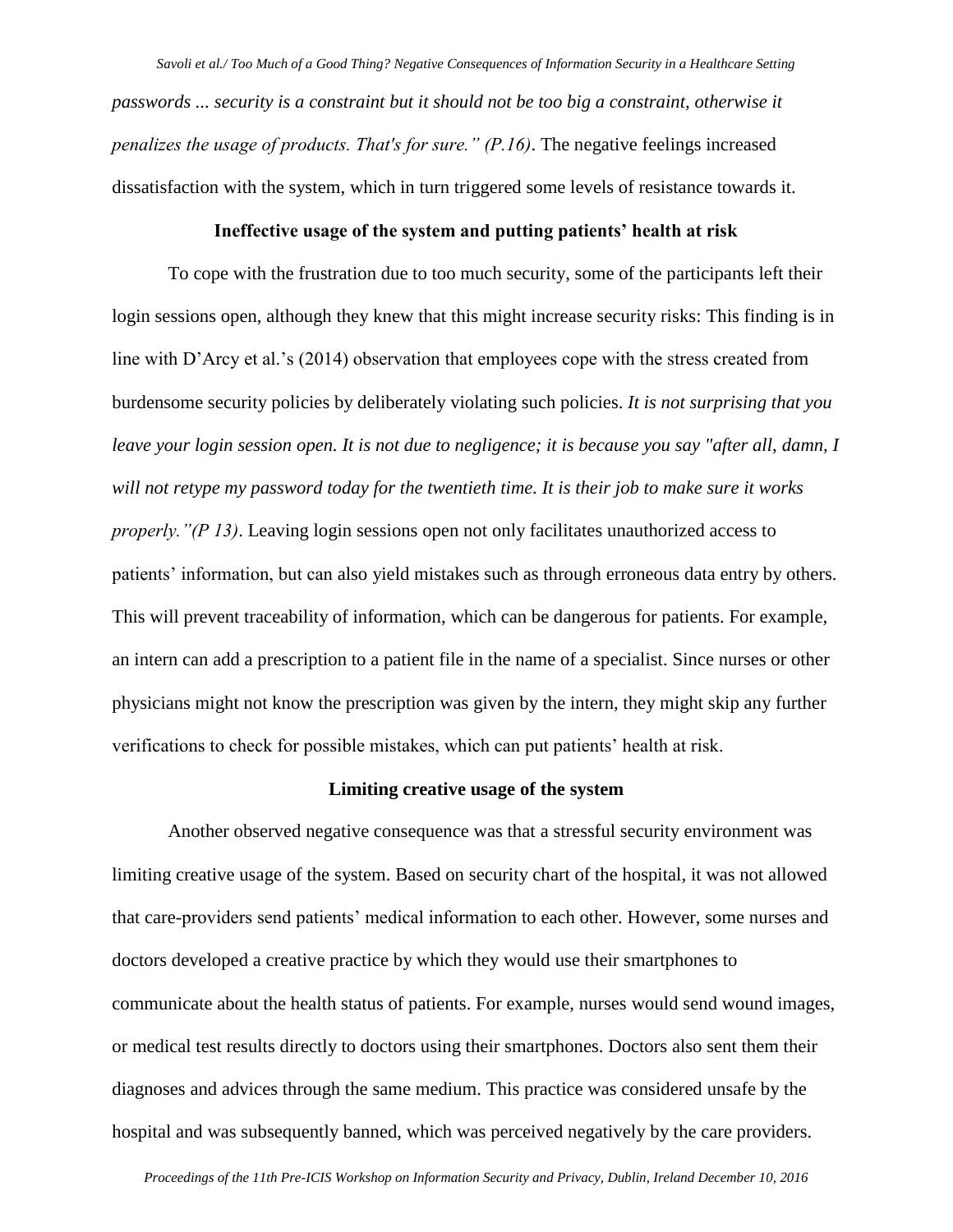In sum, the preliminary analysis of some of our interviews showed that a stressful security environment in a health setting can result in emotional, cognitive, and behavioral processes like evoking negative emotions in users toward the system, increased dissatisfaction, limiting creative usage of IT, and increase of inappropriate workarounds, which can lead to ineffective usage of the system and eventually can put patients' health at risk.

#### **CONCLUSION**

As discussed earlier, the goal of this research-in-progress paper is to investigate how individuals react to a stressful IS security environment in a health care setting. While noncompliance (i.e. a behavioral consequence) is one potential outcome that has been observed in extant literature, our preliminary findings showed that there is likely to be a richer set of emotional, cognitive, and behavioral effects on care providers. By studying these effects and their interactions, we aim to create a better picture of the whole process and answer how people react to a stressful security environment and how that might influence care-providers, patients, and hospitals. This knowledge can eventually help us to design security control mechanisms which are not perceived stressful while providing adequate IS security.

Future steps of this project are to conduct more interviews and observations to code data primarily based on "emotional", "cognitive", and "behavioral" dimensions of IS security. Since the study is inductive in nature, we are open to finding new categories and codes along the way. Then, we will analyze our data and draw conclusions by category as we would like to see how these categories interact and if the medical group experiences the same challenges as the administrative group. We will form a process model to explain the processes that unfold, their interactions, and their long term effects.